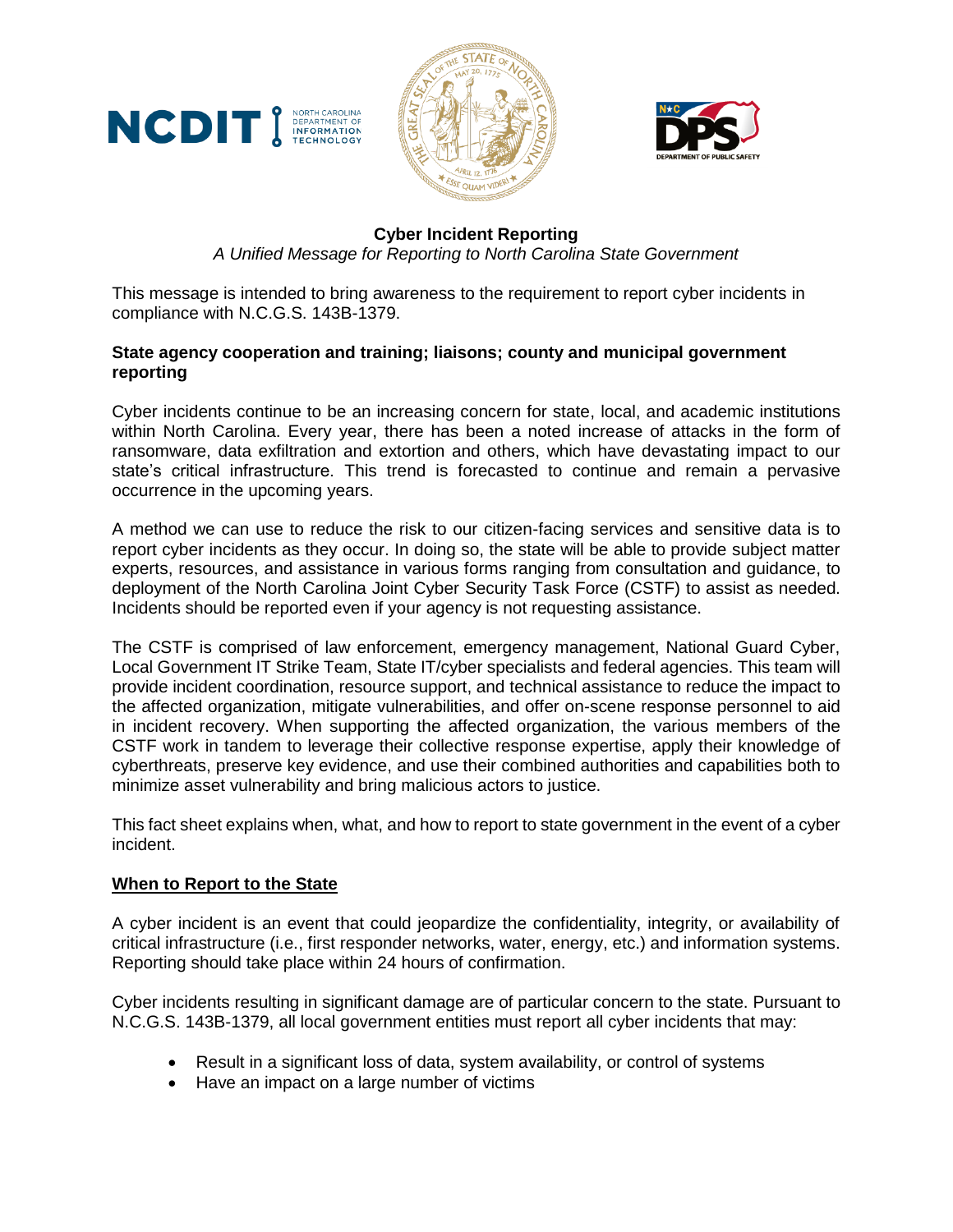- Indicate unauthorized access to, or malicious software present on, critical information technology systems
- Affect critical infrastructure or core government functions
- Impact national security, economic security, or public health and safety

Examples include malware, denial of service, ransomware or large-scale hardware (server) disruptions.

**Note:** Incident reporting by private sector organizations is not mandated; however, it is highly encouraged.

### **What to Report**

A cyber incident may be reported at various stages, even when complete information might not be available. Helpful information could include:

- Who you are
- Who experienced the incident
- What sort of incident occurred
- How and when the incident was initially detected
- What response actions have already been taken
- Who has been notified

The Statewide Cybersecurity Incident Report form, available at [https://it.nc.gov,](https://it.nc.gov/) is designed to collect all relevant information to assist with response.

#### **How to Report Cyber Incidents to the State**

The state has multiple means to report cyber incidents.

| <b>Reporting Points of Contact</b>                                                                     |                                                                                                                                                                                                                       |
|--------------------------------------------------------------------------------------------------------|-----------------------------------------------------------------------------------------------------------------------------------------------------------------------------------------------------------------------|
| State Agencies                                                                                         | Local Governments, Academic Institutions,<br>Private Sector                                                                                                                                                           |
| Contact the NCDIT Customer Support Center at<br>800-722-3946.                                          | Report cybersecurity incidents to the North<br>Carolina Joint Cyber Security Task Force by<br>contacting the North Carolina Emergency<br>Management 24-Hour Watch Center at<br>NCEOC@ncdps.gov, or at 1-800-858-0368. |
| Use the Statewide Cybersecurity Incident Report<br>form at https://it.nc.gov/report.                   | For general inquiries or support, contact the North<br>Carolina Joint Cyber Security Task Force at<br>ncisaac@ncsbi.gov.                                                                                              |
| Contact the Enterprise Security and Risk<br>Management Office at<br>mailto:DITThreatManagement@nc.gov. |                                                                                                                                                                                                                       |